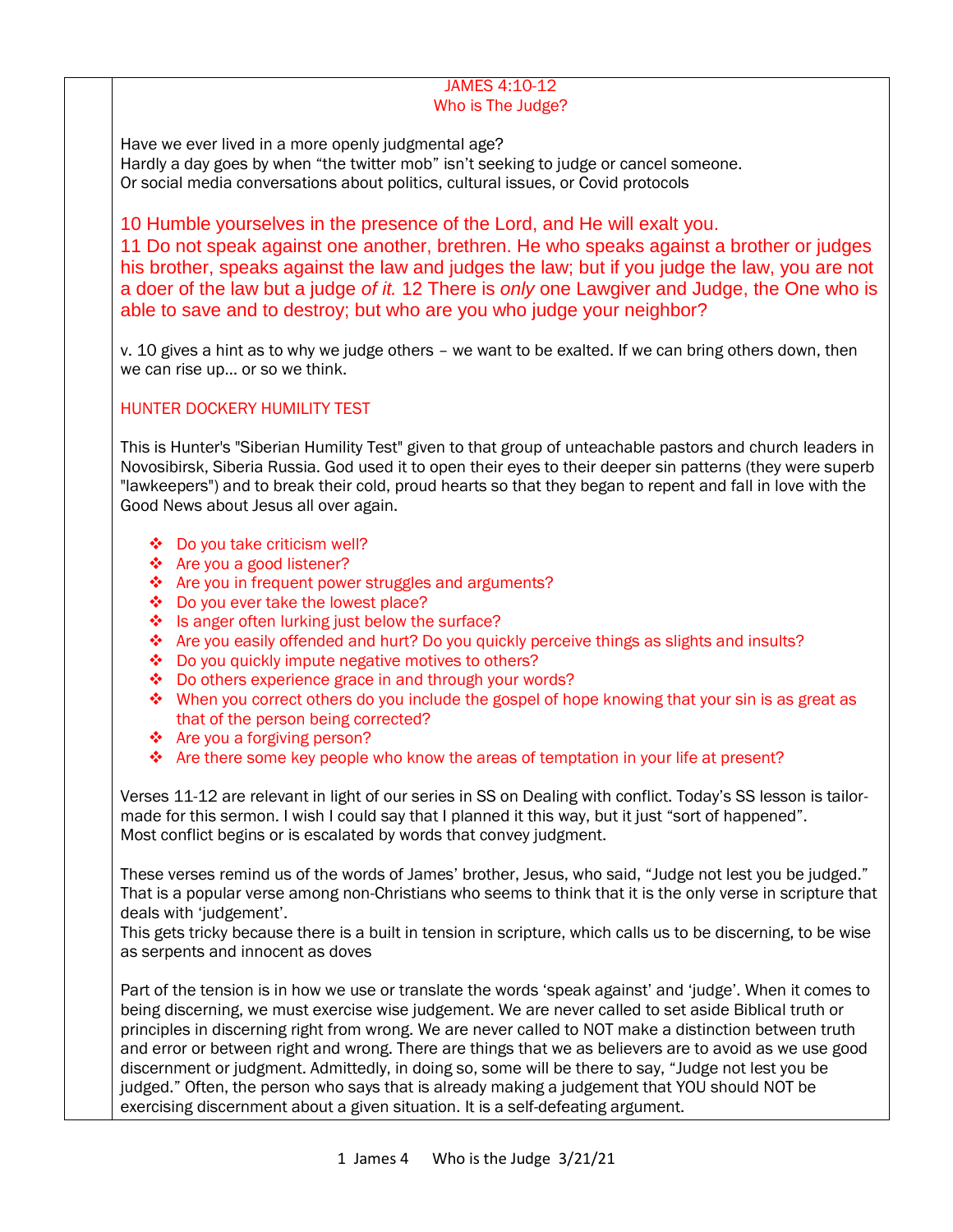Wise judgment and discernment are a part of the corporate Christian life experience. James 5:9 My brethren, if any among you strays from the truth and one turns him back, 20 let him know that he who turns a sinner from the error of his way will save his soul from death and will cover a multitude of sins.

*Nothing can be more cruel than the tenderness that consigns another to his sin. Nothing can be more compassionate than the severe rebuke that calls a brother back from the path of sin. - Bonhoeffer*

But I think we need to see the first negation as probation of "slander or speaking against", which is different from judging. The context does not indicate the specific issues going on but it certainly indicates that there is verbal jousting that is disturbing the peace and harmony among believers. James is talking about speech that is often behind the back of a fellow Christian, which tears them down. It builds us up at their expense.

This slander or defamation may relate to something that is true, but it doesn't need to be spread. This behavior may not be a breach of truth, but it is a breach of love and a breach of humility.

### HPC NEW MEMBER CLASS

# I will promote Harmony in the church because brotherliness and neighborliness are emphasized in scripture, especially here in James 4.

We avoid slander and back-biting by remembering the one about whom we are speaking - brothers, sisters, neighbors in Christ. Now James is reminding you of this simply to point out that brethren ought not to be hurting brothers and sisters and neighbors. We ought to be cultivating close and friendly and encouraging and mutually helping relationships in our speech.

James says to remember against what you are speaking. The audience had a high view of God's "law" or Torah. They wanted to obey it, but were actually violating it by slandering one another. It's more serious than you think because it's not just your brother's reputation that you're breaking. It is God's law that you're breaking. He who speaks against a brother, or judges his brother, speaks against the law, and judges or condemns the law. This is a very God-centric view of life – everything is done before the face of God and has God's glory in view.

We are not only speaking against the law; we are judging it as deficient or wrong in telling us not to speak ill of one another. We are putting ourselves above the law and judging it.

#### HOW SHOULD WE RESPOND?

You can promote Harmony By Means Of Giving Only Good Reports. Definition Of A Bad Report: "It is using words, tonal patterns or facial expressions to put someone else in a bad light. It is damaging someone else's reputation with information that does not need to be shared. It is encouraging or spreading discontent or discord among others." —Bill Gothard

#### Regarding Good Reports

"In obedience to the Word of God, I hereby commit myself to the goal of giving only good reports. I hereby purpose to approach an offender in a spirit of genuine love having first examined and corrected my own attitudes and actions. Only if I am unable to restore an offender will I share the problem with others according to the principles of Scripture. When I violate this goal, I purpose to ask forgiveness knowing that God resists the proud but gives grace to the humble."

Ways to Stop Someone from Giving a Bad Report: 1. Lovingly ask, "Do you feel I am responsible to know about this? I would rather not hear about this unless I am directly involved."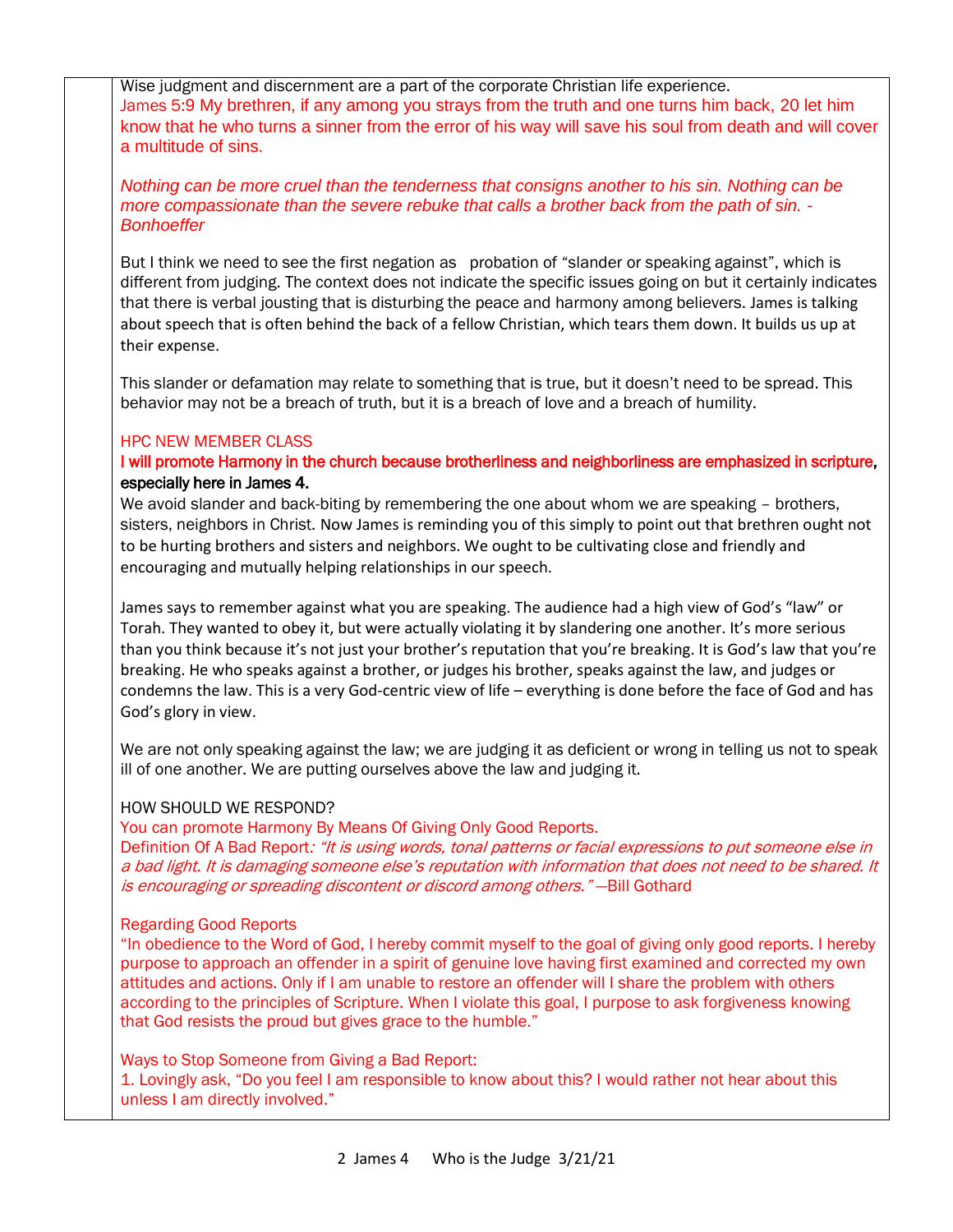2. Lovingly say, if speaking with a member of this Church: "Don't forget about our covenant concerning bad reports." Slander and judging violate the standard of humility and they violate the reality of our being limited creatures. We all live with a fear of our inadequacy being exposed, so if we can expose someone else first, then we create a temporary sense of measuring up. The PROBING QUESTION… v. 12 "Who are you to judge your neighbor?" We are not qualified to be in that position. Only God can do that. We don't know everything, or at least we don't know enough. EX: times when I've said something or asked Linda about something that I thought needed to be done and it was already done. In chapter 4 James is exposing a human spirit of prideful self-interest. It is seen in quarrels and conflicts (v.1,2), adulteress friendship with the world (4,5), and seeking to dominate others through our speech  $(11, 12)$ . Relationships flounder in an atmosphere of judgment – marriage, parents/children, children/parents, work, recreation, church, etc. We will impose standards on others because their "success" will validate our place in their lives parents with children, at work, even in churches. This is the toxic formula…"my opinion and acceptance of you is determined by your ability to measure up to my standards." Even if we don't say it, the aroma of judgment is evident. The anti-dote to this lack of humility is to give God His rightful place 12 There is *only* one Lawgiver and Judge, the One who is able to save and to destroy; Yes, God is a Judge. WHO knew this verse would be so relevant today? We all know that "God as judge" doesn't get a lot of likes on social media, but we didn't know that, THIS WEEK, a major corporate media voice would come out and give an honest look into the theology behind his opinions. Don Lemon… in a discussion about the Catholic church's stance against same-sex marriage, Lemon said this… I respect people's right to believe in whatever they want to believe in their God," Lemon said. … I think that the Catholic Church and many other churches really need to re-examine themselves and their teachings. Because that is not what God is about. God is not about hindering people or even judging people." We see that there is a theological view at the root. Friends, that's always the case. Remember the series on the Attributes of God and the quote from Tozier – "The most important thing about a person is what he/she believes about God." "God is not about judging people" would bring in the likes on social media, but it doesn't square with scripture. A cursory reading of the Bible would show us that judgment is a big part of God's role in the universe.. God is for human flourishing and HE DEFINES what that looks like, not us. James4 12 There is *only* one Lawgiver and Judge, the One who is able to save and to destroy; That verse reminds me of the warning that Jesus gave…Matthew 10:28 Jesus is sending out the 12 apostles with a warning about the persecution that they will encounter…